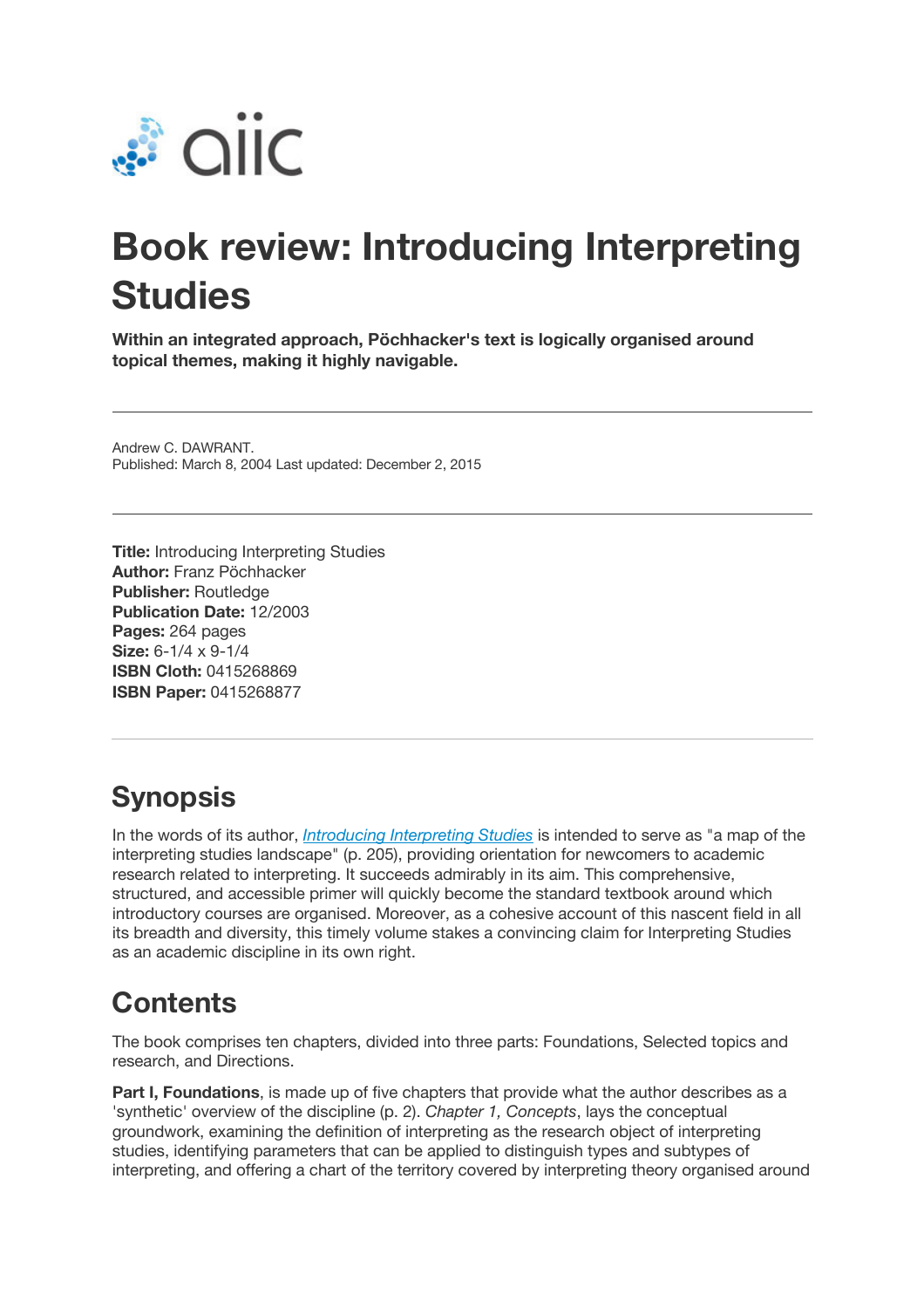these typological parameters together with different foregrounded research concerns. *Chapter 2, Evolution*, presents a socio-historical survey of the development of interpreting studies to date. *Chapter 3, Approaches*, examines the major disciplinary, theoretical, and methodological orientations that have informed inquiry into interpretation phenomena, and *Chapter 4, Paradigms*, builds on this discussion to review the main research traditions that have taken shape in interpreting studies so far. *Chapter 5, Models*, examines the ways in which interpreting has been modeled and presents selected examples of socio-professional, interaction, and processing models.

**Part II, Selected topics and research**, consists of four chapters that offer an "'analytical' presentation of the state of the art" (p. 3), through synoptic summaries of important empirical studies and other key contributions grouped into different thematic categories. *Chapter 6, Process*, surveys research that has focused on cognitive processing aspects of interpreting. *Chapter 7, Product and performance*, introduces research that has focused on interpretation output and its communicative effect (including research on quality). *Chapter 8, Practice and profession*, reviews studies and other writings related to professional issues and the concerns of practitioners (e.g. standards, ethics, working conditions). *Chapter 9, Pedagogy*, surveys the literature related to training and education.

**Part III, Directions**, consists of one chapter of the same title in which the author sums up the major trends and key issues in the development of Interpreting Studies as a discipline, offers predictions about its future, and ends with advice to beginning researchers.

## **Evaluation**

All in all, the book is thoroughly researched, well organised, clearly written, and eminently userfriendly. It will be particularly useful for instructors of introductory courses on interpretingrelated research and for beginning researchers working on topic selection and the early stages of their literature review. Its publication represents a major contribution to the field of Interpreting Studies.

As a 'map' of the field, this book leaves little to be desired. Its coverage is remarkably comprehensive, bringing together research on conference, legal, community, and sign language interpreting, with balanced treatment given to different research paradigms. The author is keenly aware of the "overwhelming degree of diversity and difference" that characterizes Interpreting Studies and of the significant role that a first textbook in an emerging new discipline can play in "reaffirm[ing] linkages, relations, and common ground" (p. 4) and thereby in promoting crossfertilization and integration of its disparate strands. The author's vision of "unity in diversity" is admirably executed, bringing new cohesion to this nascent field and staking a convincing claim for Interpreting Studies as an academic discipline in its own right.

Within this integrated approach, the text is logically organised around topical themes, making it highly navigable. Moreover, at the level of each chapter, the section and sub-section headings, text links, and in-text bolding of keywords make it easy to find content of specific interest, and separate author and subject indexes at the end of the book contribute additional functionality. This "map" is therefore not only comprehensive, but also easy to consult. Yet "portal" may be an even more apt metaphor for this textbook, insofar as its greatest utility is as a springboard into the primary literature. At the end of each chapter, there is a selection of sources and readings provided for each of the themes covered in that chapter. These are well-chosen and up-to-date references that represent a good point of departure for further reading. More leads are available in the 23-page bibliography and separate selection of Internet links (including further sources of bibliographical information that are regularly updated).

The panorama presented in *Introducing Interpreting Studies* reflects both the nature of this book as an introductory survey textbook and, to a greater extent, the present state of this fledgling discipline, in that it exhibits more breadth than depth. In particular, the collection of miniabstracts in Part II seems to tell us more about what has been studied than what is actually